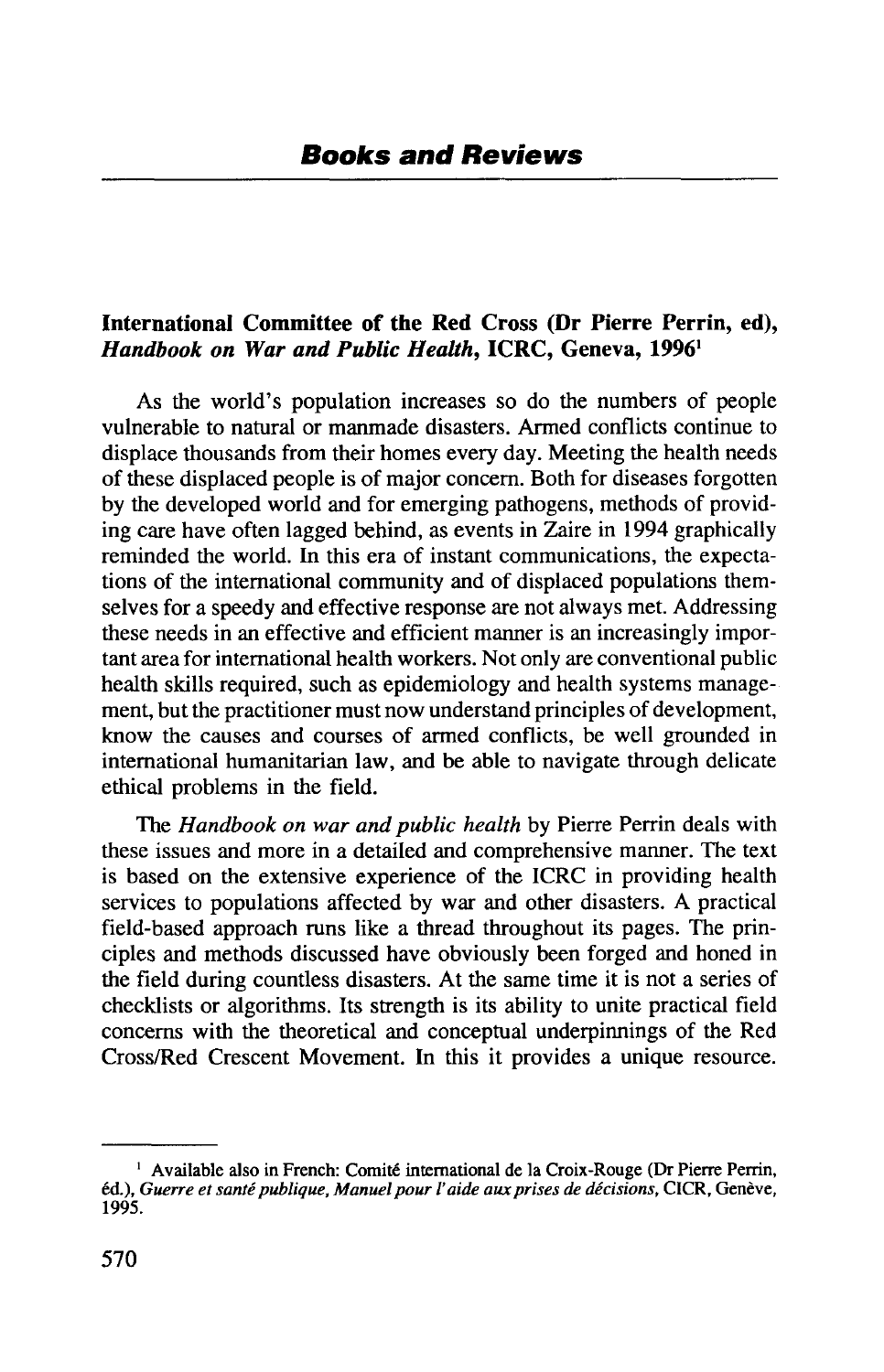Presented in other forms, some of the information has served as reference material for personnel attending the ICRC's ever popular H.E.L.P. and S.O.S. courses, and its availability now in book form will prove a valuable asset to international health workers in the field as well as graduate students.

The handbook starts with an outline of the planning process. Beginning with an assessment of needs, it follows the process through the determining of priorities, design of a programme, setting of objectives and selection of indicators, and ends with the evaluation. The chapter on food and nutrition is built around an understanding of the food chain and the impact on a population of various types of disruptions to the food system. Methods of nutritional assessment and potential pitfalls in carrying these out are also discussed. The sections on types of intervention and methods of distribution provide a good background for the public health practitioner.

Water and environmental health are presented in a way which does not overwhelm the non-engineer. Key facts for determining water needs and potential sources as well as treatment methods are clearly explained so as to allow health personnel to conduct a preliminary assessment and ask for technical assistance in an informed manner. Sanitation, which is badly neglected in most books on the health of displaced populations, is well covered. Options for faeces disposal are clearly set out with advice on the selection of the appropriate methods. The chapter on communicable diseases presents a comprehensive public-health approach while avoiding tiresome repetition of incubation periods and clinical symptoms. Examples from recent field situations effectively illustrate methods of containing outbreaks during emergencies. The practitioner going to the field might well supplement this chapter with an infectious disease handbook such as Benenson's *Control of communicable diseases in man.*

Chapter five on medical and surgical care deals with resources and organization for clinical care, both at the health-centre level and the hospital level. The section on planning surgical services in disaster situations draws on the unparalleled experience of the ICRC in war surgery. This chapter could arguably have followed the later chapter on setting up the health-care system, thereby balancing the facility orientation of chapter five with the basics of primary health care and its application among displaced populations. Chapter six, dealing with epidemiology, is a good review of general principles, but someone without a basic knowledge might be best advised to start with an introductory text such as Barker's *Practical epidemiology.* The section on epidemiological programmes is particularly good.